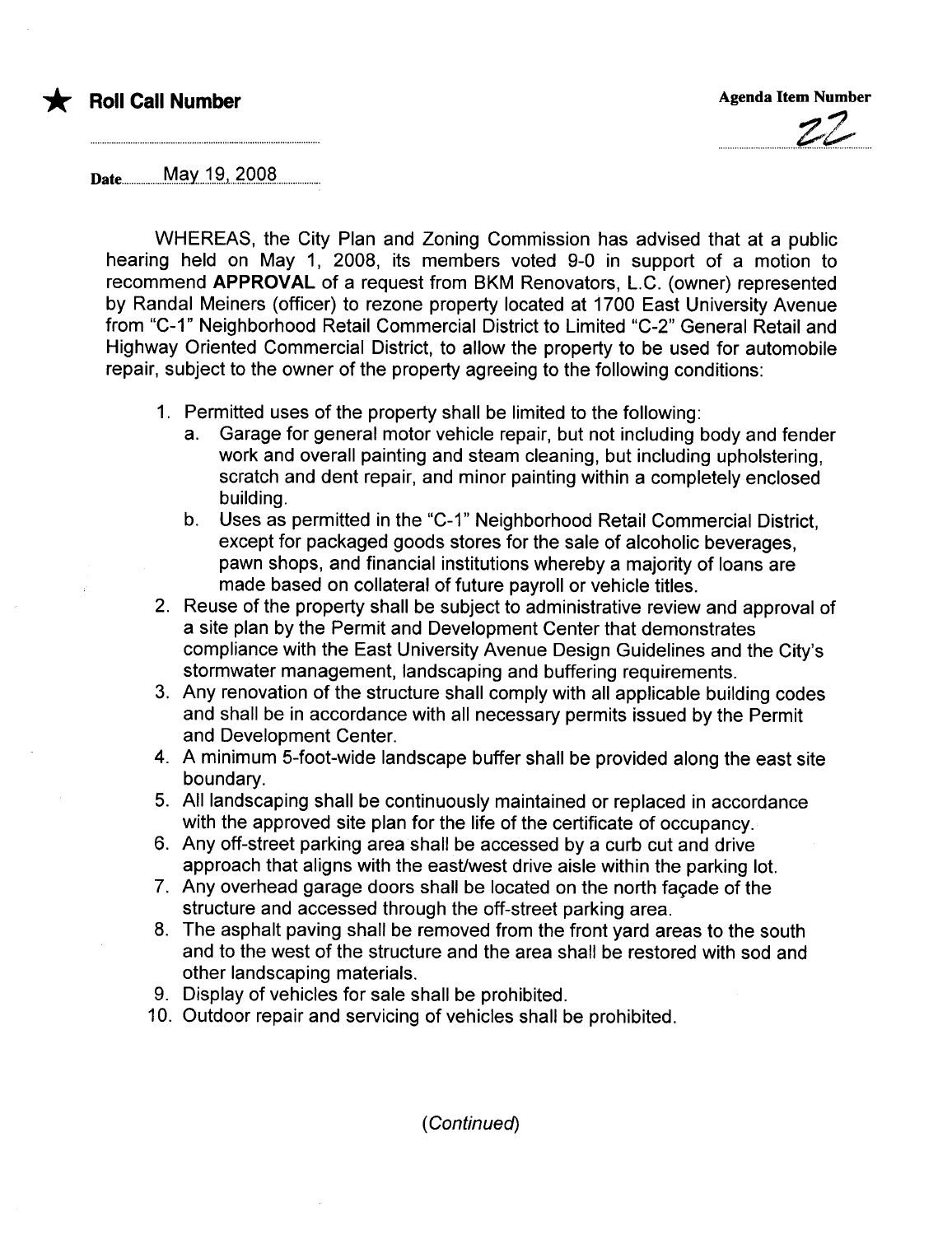|  | <b>Roll Call Num</b> |
|--|----------------------|
|  |                      |



Date..................M.ay...1Jt..4.Q.QS...................

- 11. Outdoor display of automobile accessories and storage of materials or equipment such as barrels, tires and tools is prohibited.
- 12. All refuse and trash disposal containers shall be contained within an enclosure that complies with the Site Plan regulations.
- 13. Parking of all vehicles associated with the business such as wrecking trucks shall be outside of the required 25-foot front yard building setback.
- 14. Automobiles shall only be parked in marked parking spaces in accordance with an approved site plan.

The subject property is more specifically described as follows:

Lots 181, 182, 183, Witmers, all now included in and forming a part of the City of Des Moines, Polk County, Iowa.

NOW THEREFORE, BE IT RESOLVED, by the City Council of the City of Des Moines, Iowa, as follows:

- 1. That the meeting of the City Council at which the proposed rezoning is to be considered shall be held in the Council Chambers, City Hall, Des Moines, Iowa at 5:00 p.m. on June 9, 2008, at which time the City Council will hear both those who oppose and those who favor the proposal.
- 2. That the City Clerk is hereby authorized and directed to cause notice of said proposal in the accompanying form to be given by publication once, not less than seven (7) days and not more than twenty (20) days before the date of hearing, all as specified in Section 362.3 and Section 414.4 of the Iowa Code.

( Continued)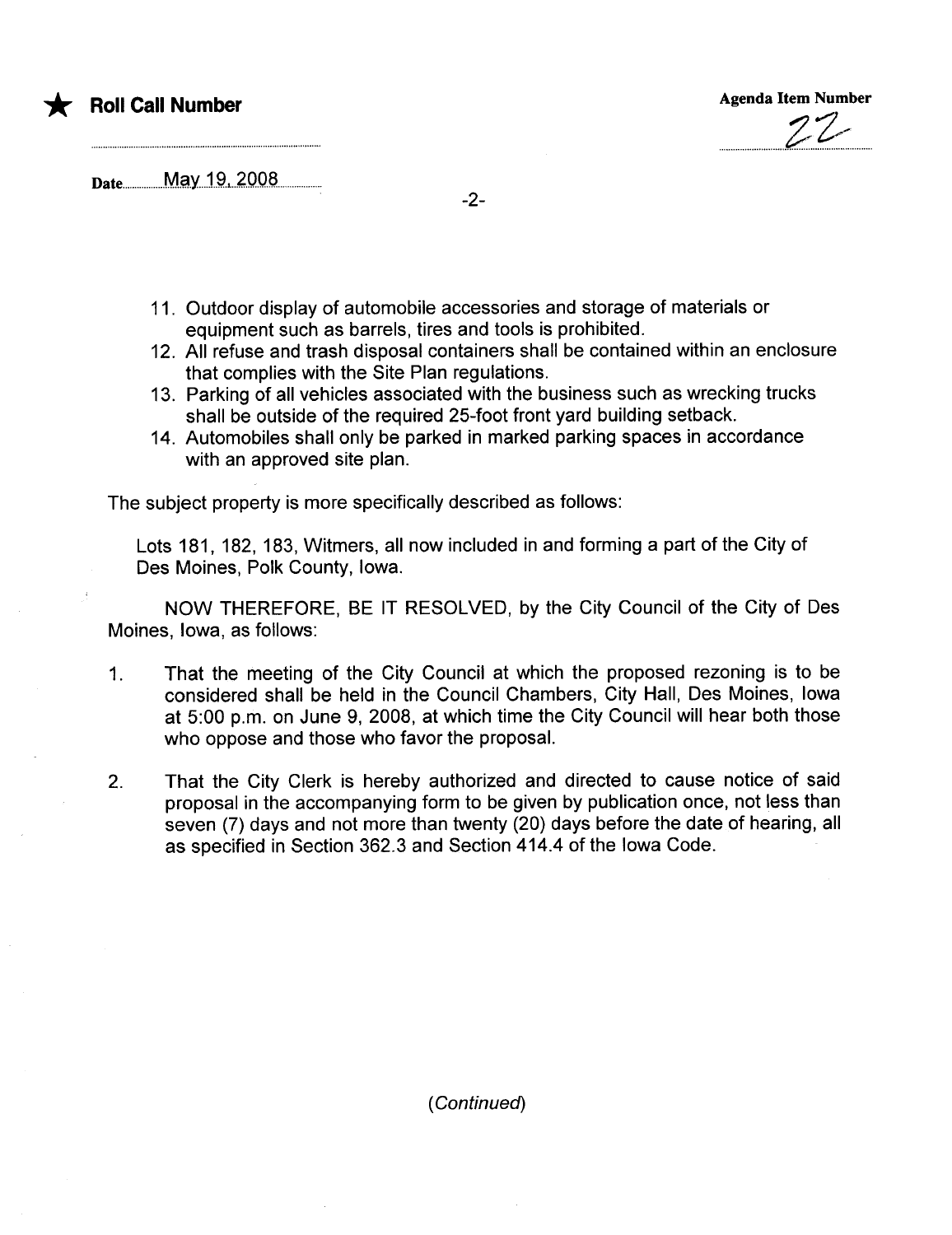# **\***Roll Call Number Agenda Item Number

Date May 19, 2008<br>1-3-

 $27$ 

 $\mathbf{r}$ 

MOVED by \_\_\_\_\_\_\_\_\_\_\_\_\_\_\_\_\_\_\_\_\_\_\_\_\_\_\_\_ to adopt.

FORM APPROVED:

Michael F. Kelley Assistant City Attorney and the Contract of the CON2008-00050)

| <b>COUNCIL ACTION</b> | <b>YEAS</b> | <b>NAYS</b> | <b>PASS</b> | <b>ABSENT</b>   | <b>CERTIFICATE</b>                                                                                   |
|-----------------------|-------------|-------------|-------------|-----------------|------------------------------------------------------------------------------------------------------|
| <b>COWNIE</b>         |             |             |             |                 |                                                                                                      |
| <b>COLEMAN</b>        |             |             |             |                 | I, DIANE RAUH, City Clerk of said City hereby                                                        |
| <b>HENSLEY</b>        |             |             |             |                 | certify that at a meeting of the City Council of<br>said City of Des Moines, held on the above date, |
| <b>KIERNAN</b>        |             |             |             |                 | among other proceedings the above was adopted.                                                       |
| <b>MAHAFFEY</b>       |             |             |             |                 |                                                                                                      |
| <b>MEYER</b>          |             |             |             |                 | IN WITNESS WHEREOF, I have hereunto set my<br>hand and affixed my seal the day and year first        |
| <b>VLASSIS</b>        |             |             |             |                 | above written.                                                                                       |
| <b>TOTAL</b>          |             |             |             |                 |                                                                                                      |
| <b>MOTION CARRIED</b> |             |             |             | <b>APPROVED</b> |                                                                                                      |
|                       |             |             |             |                 |                                                                                                      |
|                       |             |             |             | Mayor           | <b>City Clerk</b>                                                                                    |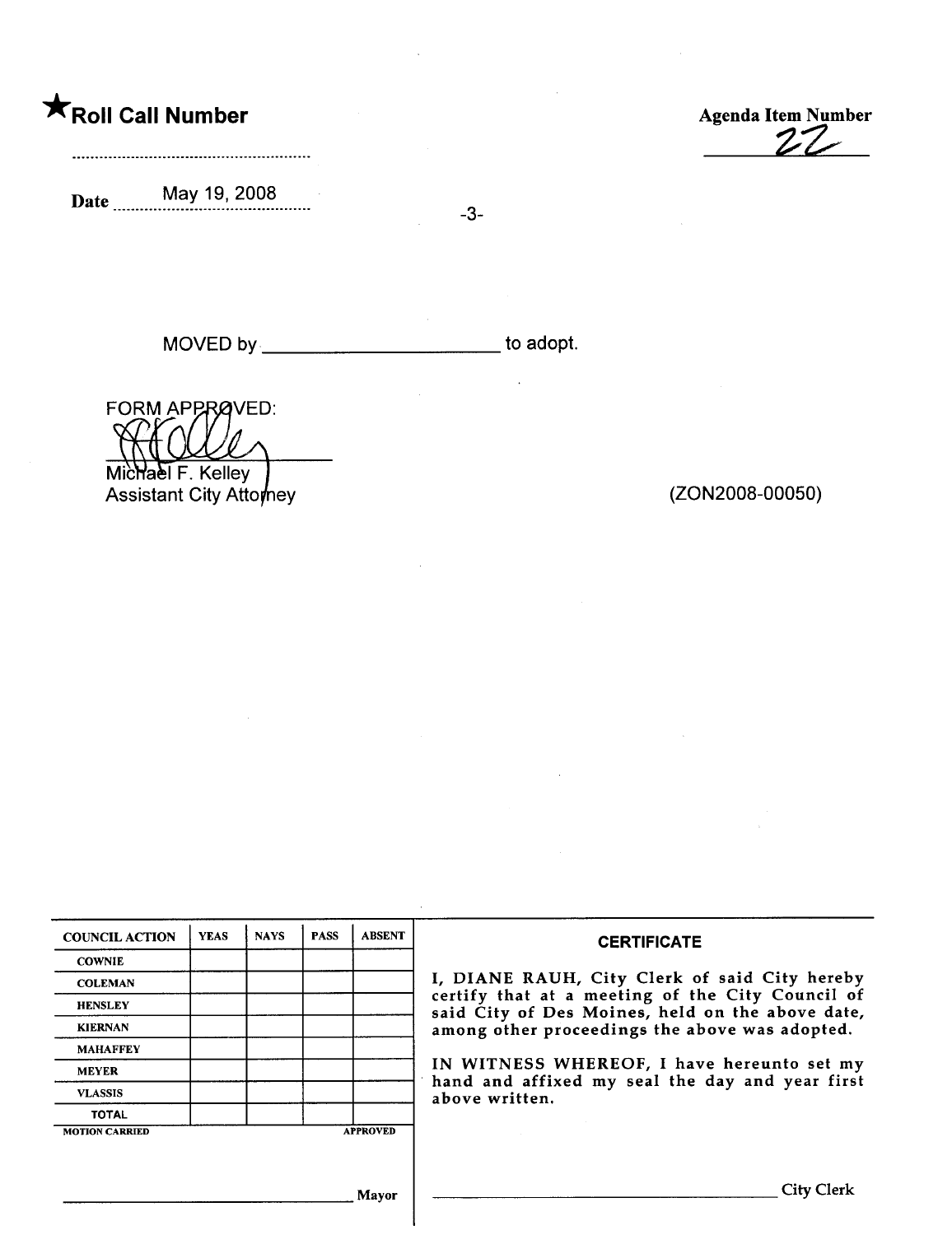|                                                              |                    |        |          |                                | Request from BKM Renovators, L.C. (owner) represented by Randal Meiners (officer)                                                                                            |                   |           | File #                |
|--------------------------------------------------------------|--------------------|--------|----------|--------------------------------|------------------------------------------------------------------------------------------------------------------------------------------------------------------------------|-------------------|-----------|-----------------------|
| to rezone property located at 1700 East University Avenue.   |                    |        |          |                                |                                                                                                                                                                              |                   |           | ZON2008-00050         |
| <b>Description</b><br>of Action                              | automobile repair. |        |          |                                | Rezone property from "C-1" Neighborhood Retail Commercial District to "C-2" General<br>Retail and Highway Oriented Commercial District, to allow the property to be used for |                   |           |                       |
| 2020 Community<br><b>Character Plan</b>                      |                    |        |          | Low/Medium Density Residential |                                                                                                                                                                              |                   |           |                       |
| Horizon 2025<br><b>Transportation Plan</b>                   |                    |        |          | No Planned Improvements        |                                                                                                                                                                              |                   |           |                       |
| <b>Current Zoning District</b>                               |                    |        |          |                                | "C-1" Neighborhood Retail Commercial District                                                                                                                                |                   |           |                       |
| <b>Proposed Zoning District</b>                              |                    |        |          |                                | "C-2" General Retail and Highway Oriented Commercial District                                                                                                                |                   |           |                       |
| <b>Consent Card Responses</b><br>Inside Area<br>Outside Area |                    |        |          | In Favor                       | Not In Favor<br>5                                                                                                                                                            | Undetermined<br>0 |           | % Opposition<br>$20%$ |
| <b>Plan and Zoning</b><br><b>Commission Action</b>           |                    | Denial | Approval | $9 - 0$                        | Required 6/7 Vote of<br>the City Council                                                                                                                                     |                   | Yes<br>No | Х                     |

BKM Renovators LC - 1700 E University Avenue

ZON2008-00050

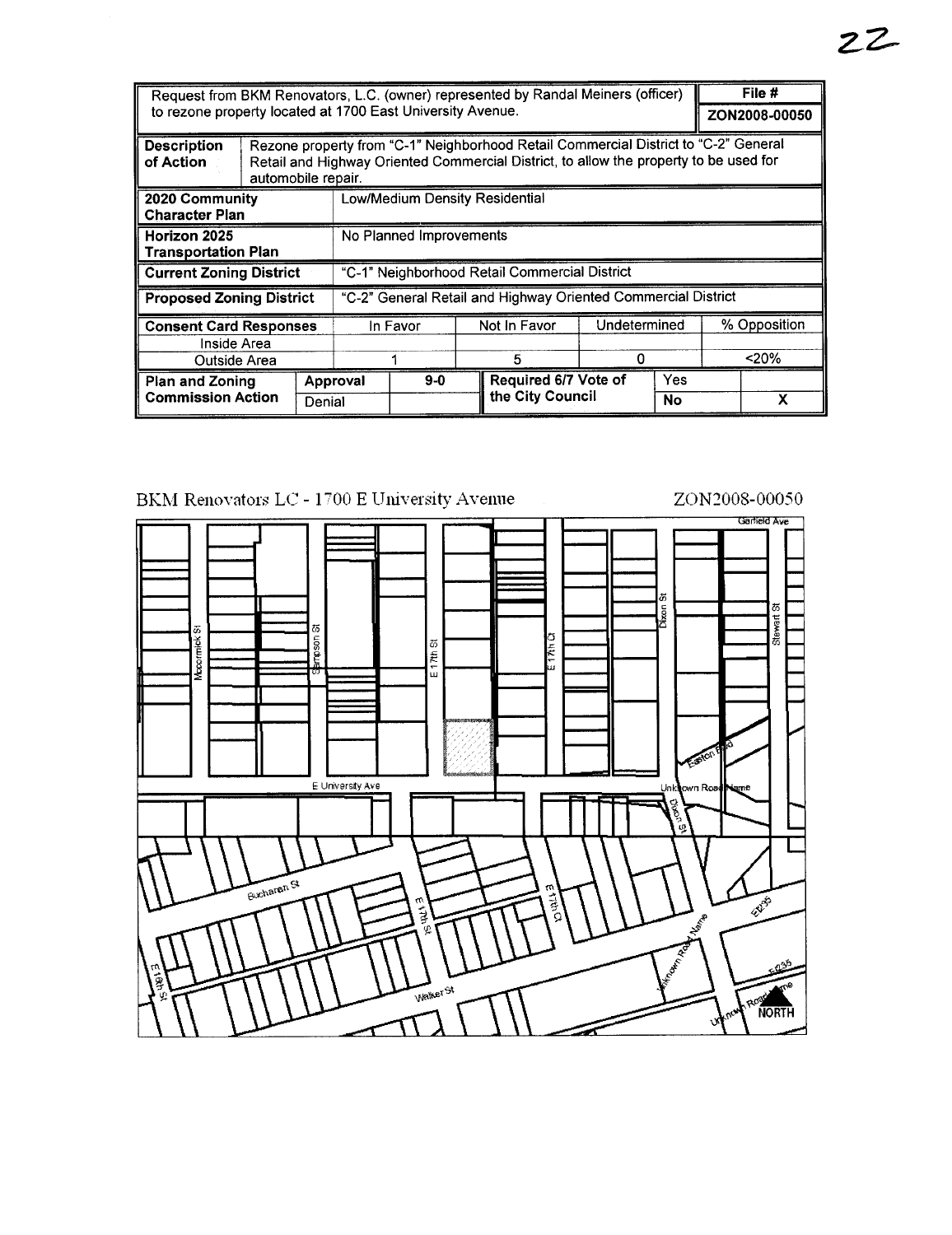May 19, 2008  $\overline{22}$ 

"-i 1

 $\cap \cap \operatorname{Call} \#$  :

Honorable Mayor and City Council City of Des Moines, Iowa

Members:

Communication from the City Plan and Zoning Commission advising that at their meeting held May 1, 2008, the following action was taken:

# COMMISSION RECOMMENDATION:

|                                                        | After public hearing, the members voted 9-0 as follows: |     |             |      |        |
|--------------------------------------------------------|---------------------------------------------------------|-----|-------------|------|--------|
|                                                        | <b>Commission Action:</b>                               | Yes | <b>Nays</b> | Pass | Absent |
|                                                        | Leisha Barcus                                           | X   |             |      |        |
| CITY OF DES MOINES                                     | JoAnne Corigliano                                       | X   |             |      |        |
|                                                        | David Cupp                                              | X   |             |      |        |
|                                                        | <b>Shirley Daniels</b>                                  |     |             |      | X      |
|                                                        | Dann Flaherty                                           | X   |             |      |        |
| CITY PLAN AND ZONING COMMISSION<br>ARMORY BUILDING     | <b>Bruce Heilman</b>                                    |     |             |      | X      |
| 602 ROBERT D. RAY DRIVE<br>DES MOINES, IOWA 50309-1881 | Jeffrey Johannsen                                       | X   |             |      |        |
| (515) 283-4182                                         | Greg Jones                                              | X   |             |      |        |
| ALL-AMERICA CITY                                       | <b>Frances Koontz</b>                                   |     |             |      | Х      |
| 1949, 1976, 1981                                       | Kaye Lozier                                             |     |             |      | Χ      |
| 2003                                                   | <b>Brian Millard</b>                                    | X   |             |      |        |
|                                                        | Mike Simonson                                           |     |             |      | X      |
|                                                        | <b>Kent Sovern</b>                                      |     |             |      | X      |
|                                                        | <b>Tim Urban</b>                                        | Х   |             |      |        |
|                                                        | <b>Marc Wallace</b>                                     | Χ   |             |      |        |

APPROVAL of a request from BKM Renovators, L.C. (owner) represented by Randal Meiners (officer) to amend the Des Moines' 2020 Community Character Plan to revise the future land use designation from Low/Medium Density Residential to Commercial: Auto-Oriented, Small-Scale Strip Development for property located at 1700 East University Avenue. (21-2008-4.10)

By same motion and vote, Commissioners recommended APPROVAL of a request to rezone subject property from "C\_1" Neighborhood Retail Commercial District to Limited "C\_2" General Retail and Highway Oriented Commercial District, to allow the property to be used for automobile repair, subject to the owner of the property agreeing to the following conditions: (ZON2008-00050)

- 1. Permitted uses of the property shall be limited to the following:
	- a. Garage for general motor vehicle repair, but not including body and fender work and overall painting and steam cleaning, but including upholstering, scratch and dent repair, and minor painting within a completely enclosed building.
	- b. Uses as permitted in the "C-1" Neighborhood Retail Commercial District, except for packaged goods stores for the sale of alcoholic beverages, pawn shops, and financial institutions whereby a majority of loans are made based on collateral of future payroll or vehicle titles.

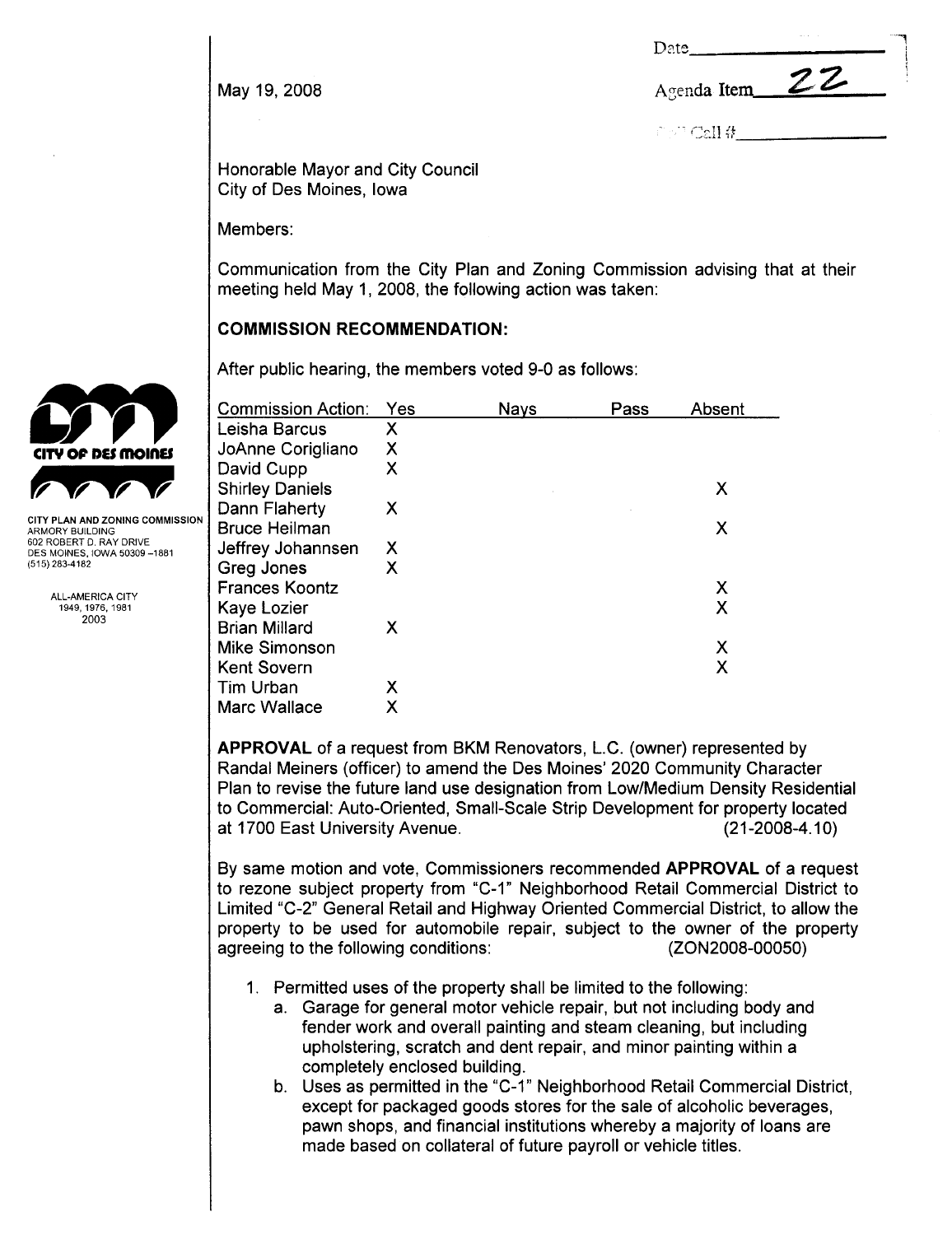- 2. Reuse of the property shall be subject to administrative review and approval of a site plan by the Permit and Development Center that demonstrates compliance with the East University Avenue Design Guidelines and the City's stormwater management, landscaping and buffering requirements.
- 3. Any renovation of the structure shall comply with all applicable building codes and shall be in accordance with all necessary permits issued by the Permit and Development Center.
- 4. A minimum 5-foot-wide landscape buffer shall be provided along the east site boundary.
- 5. All landscaping shall be continuously maintained or replaced in accordance with the approved site plan for the life of the certificate of occupancy.
- 6. Any off-street parking area shall be accessed by a curb cut and drive approach that aligns with the east/west drive aisle within the parking lot.
- 7. Any overhead garage doors shall be located on the north façade of the structure and accessed through the off-street parking area.
- 8. The asphalt paving shall be removed from the front yard areas to the south and to the west of the structure and the area shall be restored with sod and other landscaping materials.
- 9. Display of vehicles for sale shall be prohibited.
- 10. Outdoor repair and servicing of vehicles shall be prohibited.
- 11. Outdoor display of automobile accessories and storage of materials or equipment such as barrels, tires and tools is prohibited.
- 12. All refuse and trash disposal containers shall be contained within an enclosure that complies with the Site Plan regulations.
- 13. Parking of all vehicles associated with the business such as wrecking trucks shall be outside of the required 25-foot front yard building setback.
- 14. Automobiles shall only be parked in marked parking spaces in accordance with an approved site plan.

Written Responses o In Favor 4 In Opposition

This item will not require a 6/7 vote of City Council.

# STAFF RECOMMENDATION AND BASIS FOR APPROVAL

Part A) Staff recommends the Commission find the requested rezoning is not in conformance with the Des Moines' 2020 Community Character Plan's future land use designation of Low/Medium Density ResidentiaL.

Part B) Staff recommends the Commission approve the requested amendment to the Des Moines' 2020 Community Character Plan's future land use designation of Commercial: Auto-Oriented, Small-Scale Strip Development.

Part C) Staff recommends approval of the requested rezoning subject to the owner of the property agreeing to the following conditions:

- 1. Permitted uses of the property shall be limited to the following:
	- a. Garage for general motor vehicle repair, but not including body and fender work and overall painting and steam cleaning, but including upholstering, scratch and dent repair, and minor painting within a completely enclosed building.
	- b. Uses as permitted in the "C-1" Neighborhood Retail Commercial District, except for packaged goods stores for the sale of alcoholic beverages, pawn shops, and financial institutions whereby a majority of loans are made based on collateral of future payroll or vehicle titles.
- 2. Reuse of the property shall be subject to administrative review and approval of a site plan by the Permit and Development Center that demonstrates compliance with the East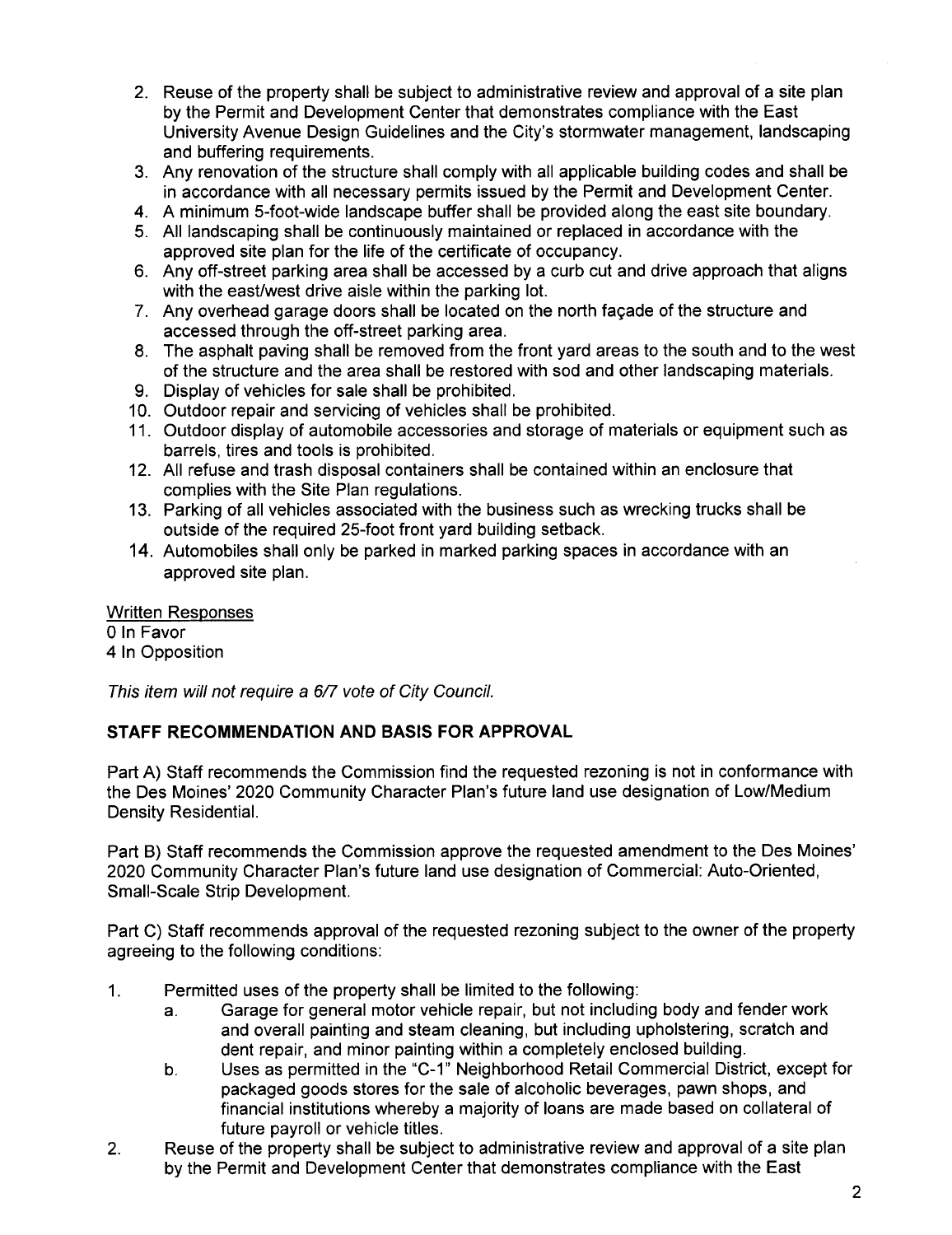University Avenue Design Guidelines and the City's stormwater management, landscaping and buffering requirements.

- 3. Any renovation of the structure shall comply with all applicable building codes and shall be in accordance with all necessary permits issued by the Permit and Development Center.
- 4. A minimum 5-foot-wide landscape buffer shall be provided along the east site boundary.
- 5. All landscaping shall be continuously maintained or replaced in accordance with the approved site plan for the life of the certificate of occupancy.
- 6. Any off-street parking area shall be accessed by a curb cut and drive approach that aligns with the east/west drive aisle within the parking lot.
- 7. Any overhead garage doors shall be located on the north façade of the structure and accessed through the off-street parking area.
- 8. The asphalt paving shall be removed from the front yard areas to the south and to the west of the structure and the area shall be restored with sod and other landscaping materials.
- 9. Display of vehicles for sale shall be prohibited.
- 10. Outdoor repair and servicing of vehicles shall be prohibited.
- 11. Outdoor display of automobile accessories and storage of materials or equipment such as barrels, tires and tools is prohibited.
- 12. All refuse and trash disposal containers shall be contained within an enclosure that complies with the Site Plan regulations.
- 13. Parking of all vehicles associated with the business such as wrecking trucks shall be outside of the required 25-foot front yard building setback.
- 14. Automobiles shall only be parked in marked parking spaces in accordance with an approved site plan.

# STAFF REPORT

# i. GENERAL INFORMATION

1. Purpose of Request: The applicant is seeking to rezone the property to allow the site to be used for automobile repair. The submitted site sketch indicates that the existing building would be renovated and that a new off-street parking lot with 15 spaces would be constructed in place of the graveled lot to the north of the building. The sketch also indicates that existing asphalt located in the space between the building and the curbs along East University Avenue and East 17<sup>th</sup> Street would be removed and replaced with landscaping.

The rezoning request also includes the adjoining 7 -foot-wide vacated alley right-of-way adjoining to the east. The appellant indicates they intend to acquire this excess right-of-way from the City.

Any use of the property for an automobile repair use would be subject to administrative review and approval of a site plan by the Permit and Development Center that complies with all site plan policies, including landscaping and stormwater management. The site plan must also comply with the East University Avenue Design Guidelines, which require improvements to the front of the property including widening of the public sidewalk.

- 2. Size of Site: The parcel measures 133 feet by 150 feet or 19,950 square feet (0.46 acre). The adjoining vacated alley right-of-way measures 7 feet by 125 feet or 875 square feet (0.02 acre) .
- 3. Existing Zoning (site): "C-1" Neighborhood Retail Commercial District.
- 4. Existing Land Use (site): The site contains a 1-story structure with 8,583 square feet of area and a graveled parking lot to the north of the building.
- 5. Adjacent Land Use and Zoning: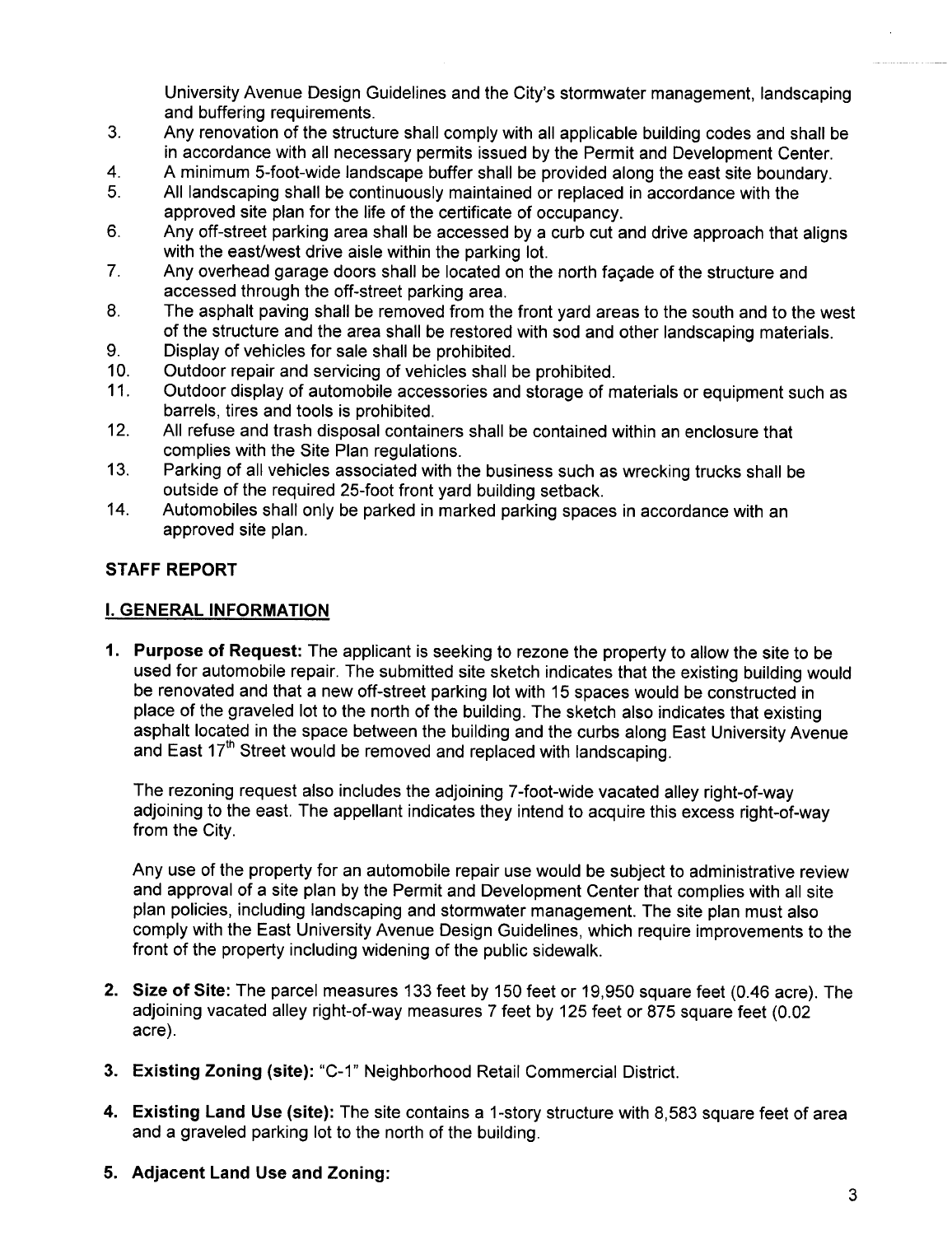**North - "R-2A", Uses are single-family dwellings.** 

South - "C-1", Uses are East University Avenue and a one-story commercial structure.

**East**  $-$  "C-1", Uses vacated alley right-of-way and a one-story commercial structure.

West - "C-1", Uses are East 17<sup>th</sup> Street and a parking lot for a church.

- 6. General Neighborhood/Area Land Uses: The subject property is located along the East University Avenue highway commercial corridor, which has primarily low density residential neighborhoods to the north and south of the commercial corridor.
- 7. Applicable Recognized Neighborhood(s): Martin Luther King, Jr. Park Neighborhood.
- 8. Relevant Zoning History: N/A.
- 9. 2020 Community Character Land Use Plan Designation: Low/Medium-Density Residential.
- 10. Applicable Regulations: The Commission reviews all proposals to amend zoning regulations or zoning district boundaries within the City of Des Moines. Such amendments must be in conformance with the comprehensive plan for the City and designed to meet the criteria in §414.3 of the Iowa Code. The Commission may recommend that certain conditions be applied to the subject property if the property owner agrees in writing, in addition to the existing regulations. The recommendation of the Commission will be forwarded to the City CounciL.

### **II. ADDITIONAL APPLICABLE INFORMATION**

- 1. Site Plan Review: Future reuse of the property would be subject to administrative review and approval of a site plan by the Permit and Development Center. The site plan must demonstrate compliance with the City's stormwater management, landscaping and buffering requirements.
- 2. Drainage/Grading: Any increase of impervious surface (paving or buildings) will require conformance with a storm water management plan consistent with the Site Plan Policies.
- 3. Landscaping & Buffering: The City's Landscaping Standards generally require the following:
	- . 20% open space with a minimum of 1 overstory deciduous tree, 1 evergreen tree and 1 shrub for every 2,500 square feet of required open space.
	- . 10'-wide bufferyards along property lines that adjoin a "R" District or residential use with a 6'-tall, 75% opaque fence or wall, and 2 overstory trees and 6 evergreen trees per 100 lineal feet of property line.
	- . 1 overstory tree and 3 shrubs must be provided along the perimeter of parking lots for every 50 lineal feet of frontage.
	- . All landscaping shall be continuously maintained or replaced in accordance with the approved site plan for the life of the certificate of occupancy.

These standards require that a 10-foot-wide landscape buffer be provided along the north property line that includes a 6-foot-tall solid fence, 3 overstory trees, and 9 evergreen trees. Staff believes that this is adequate to buffer the proposed use from the adjoining residential property. Staff recommends that a minimum 5-foot-wide landscape area a/so be provided along the east site boundary. This could be provided either on the property or on the adjoining vacated alley right-of-way if combined with the parcel.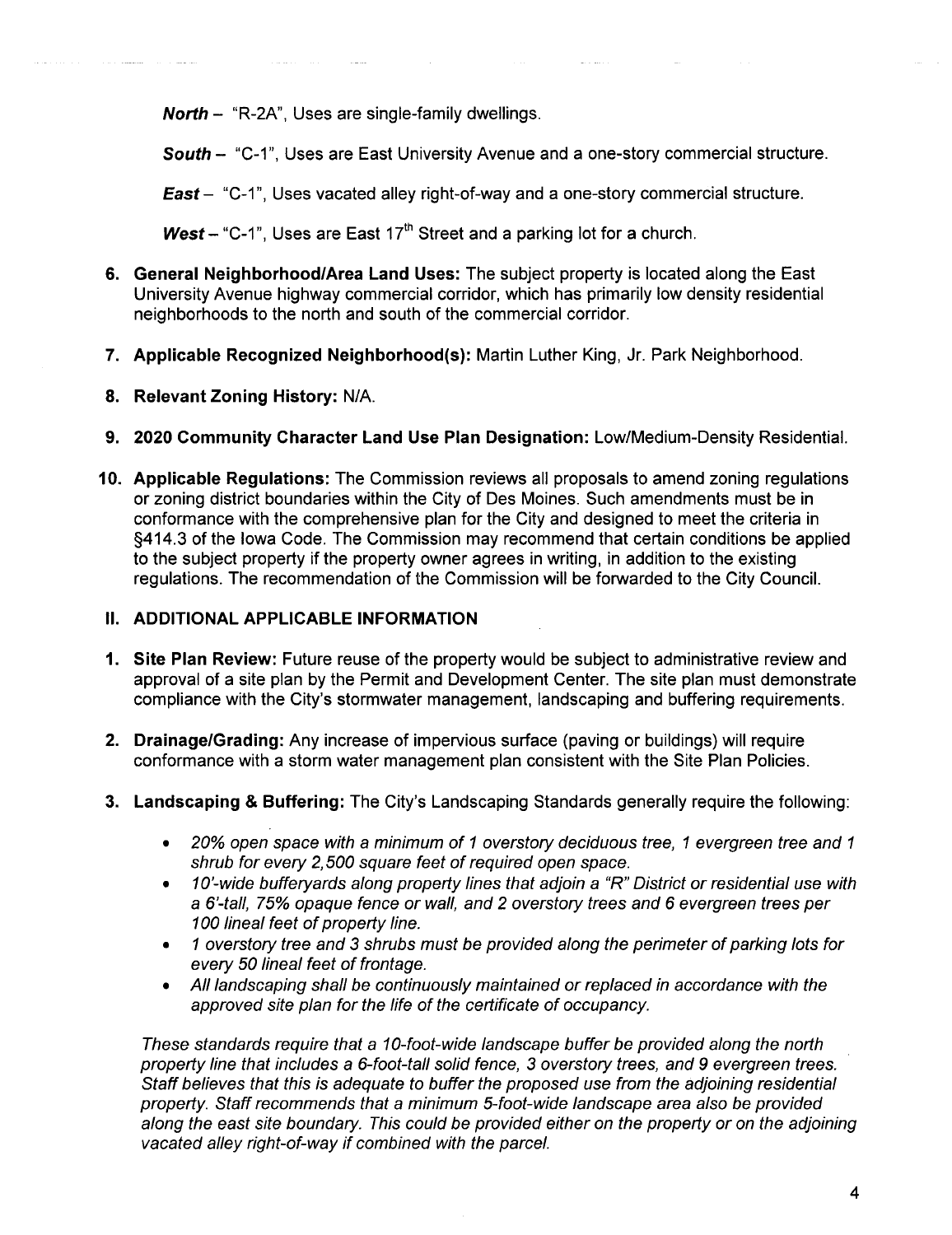4. Access or Parking: The proposed reuse of the site would require a total of 15 off-street parking spaces. The submitted site sketch demonstrates that an off-street parking lot with 15 spaces would fit on the subject property. Staff believes that the existing curb cut and drive approach along East  $17<sup>th</sup>$  Street should be shifted to the north to align with the east/west drive aisle within any off-street parking lot. Staff also recommends that any overhead garage doors shall be located on the north façade of the structure and accessed through the off-street parking area in order to prevent vehicles accessing the door to be maneuver onto public rightof-way.

The submitted site sketch also demonstrates that the existing asphalt located to the south and to the west of the structure would be removed and replaced with landscaping.

5. 2020 Community Character Plan: The proposed "C-2" General Retail and Highway-Oriented Commercial District is not compatible with the Low/Medium-Density Residential future land use designation. Therefore staff recommends the future land use designation be amended to Commercial: Auto-Oriented, Small-Scale Strip Development.

Staff believes that the permitted uses of the property be limited to a garage for general motor vehicle repair and uses as permitted in the "C-1" District. Because of the need to protect surrounding residential property, certain uses permitted. in the "C-1" District may not be appropriate. Staff recommends that a condition be accepted by the applicant prohibiting the use of the property for packaged goods stores for the sale of alcoholic beverages, pawn shops, and financial institutions whereby a majority of loans are made based on collateral of future payroll or vehicle titles.

#### SUMMARY OF DISCUSSION

Jason Van Essen: Presented staff report and recommendation.

Tim Urban: Asked about the exterior sheeting of the building.

Jason VanEssen: Noted it is painted wood and may be brick since the rear is brick.

Tim Urban: Asked if it was unreasonable to ask the applicant to restore the brick façade and get rid of the wood siding.

David Cupp: Asked how to prevent the rear parking area from becoming a scrap yard.

Jason Van Essen: Through enforcement because outdoor storage of inoperable vehicles or scrapping is an M-2 use and would be a zoning violation because it is not an allowed use in the C-2 zoning district.

Larry Hulse: Noted a condition could be put on the motion that the rear parking area would only be for customer parking.

Randy Meiners, 5161 Maple Drive, Pleasant Hill: Noted there is an overhead door in the northeast corner of the building and there is no intent to add more doors to the north side. Explained it is angled and if they purchase the alley it won't be an issue.

Tim Urban: Asked about restoring the brick façade.

Randy Meiners: Noted the building next door is painted a neutral tan and his intent is to repaint his to a grayish color to improve the appearance. Noted it used to be Hawkeye Yamaha and the history is over the course of time it was used as a mechanical type use. They are trying to remain in compliance with the occupancy.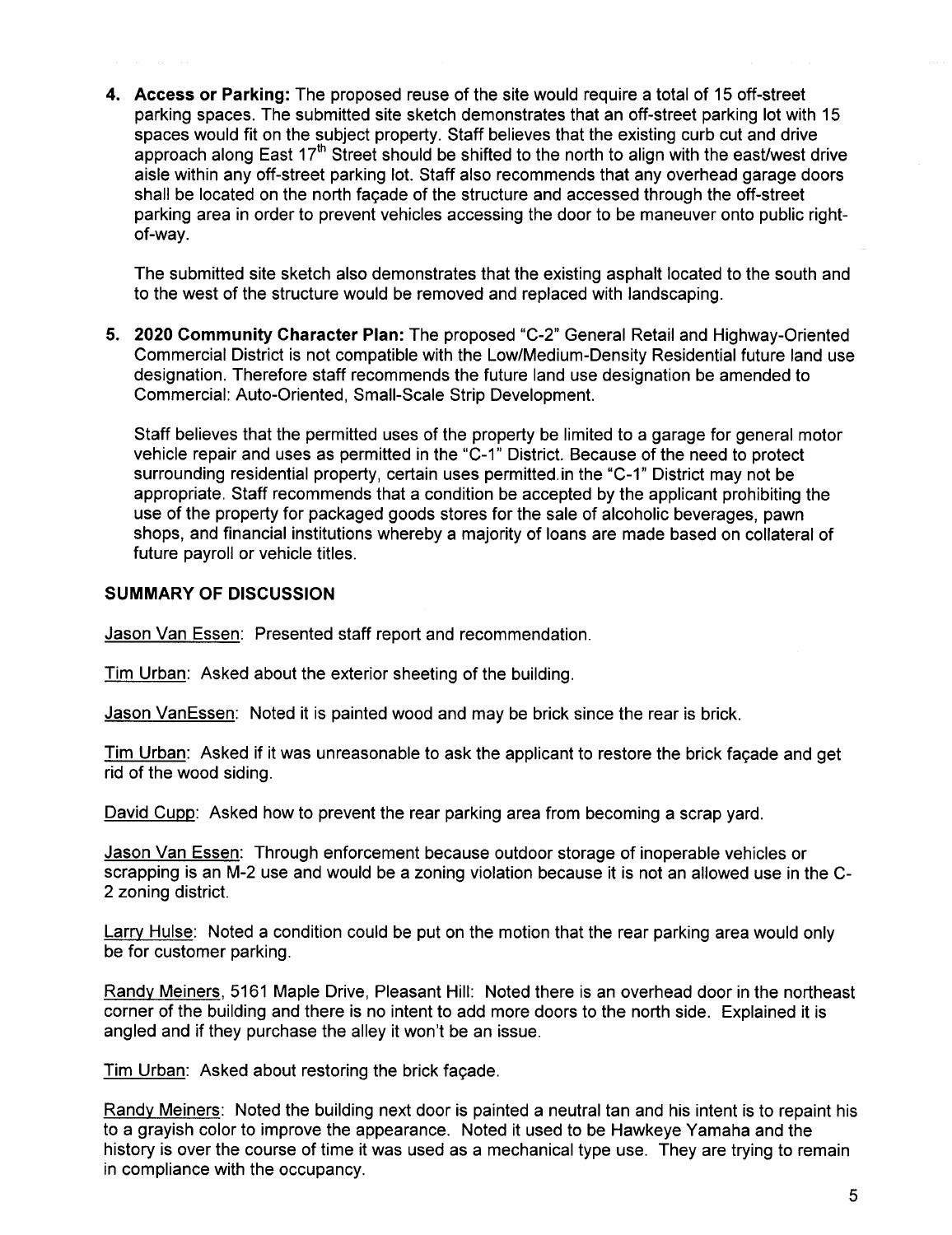Tim Urban: Asked if there would be security fencing around the parking lot.

Randy Meiners: Explained the requirements from staff are an opaque 6' high fence on the north boundary and a landscaping buffer and two trees. Noted he will be renting the building and currently the tenant uses the building for their own repair of automobiles they use in their used car business elsewhere.

Tim Urban: He urged they carry the opaque fence around the corner to provide more screening from the residential properties, if the parking in the rear is for vehicles for repair that would be there for a period of time.

Randy Meiners: Ask that it not be a requirement. Expressed concern that a screened fence would encourage the scrapping use.

#### CHAIRPERSON OPENED THE PUBLIC HEARING

There was no one in the audience to speak on this item.

#### CHAIRPERSON CLOSED THE PUBLIC HEARING

David Cupp: Moved staff recommendation to find the requested rezoning not in conformance with the Des Moines' 2020 Community Character Plan's future land use designation of Low/Medium Density ResidentiaL.

Motion passed 8-1 (JoAnne Corigliano was in opposition).

David Cupp: Moved staff recommendation to rezone the subject property from "C-1" Neighborhood Retail Commercial District to "C-2" General Retail and Highway Oriented Commercial District, to allow the property to be used for automobile repair, subject to conditions.

Motion passed 9-0.

Respectfully submitted,

Mark Hommed

Michael Ludwig, AICP Planning Administrator

MGL:dfa

Attachment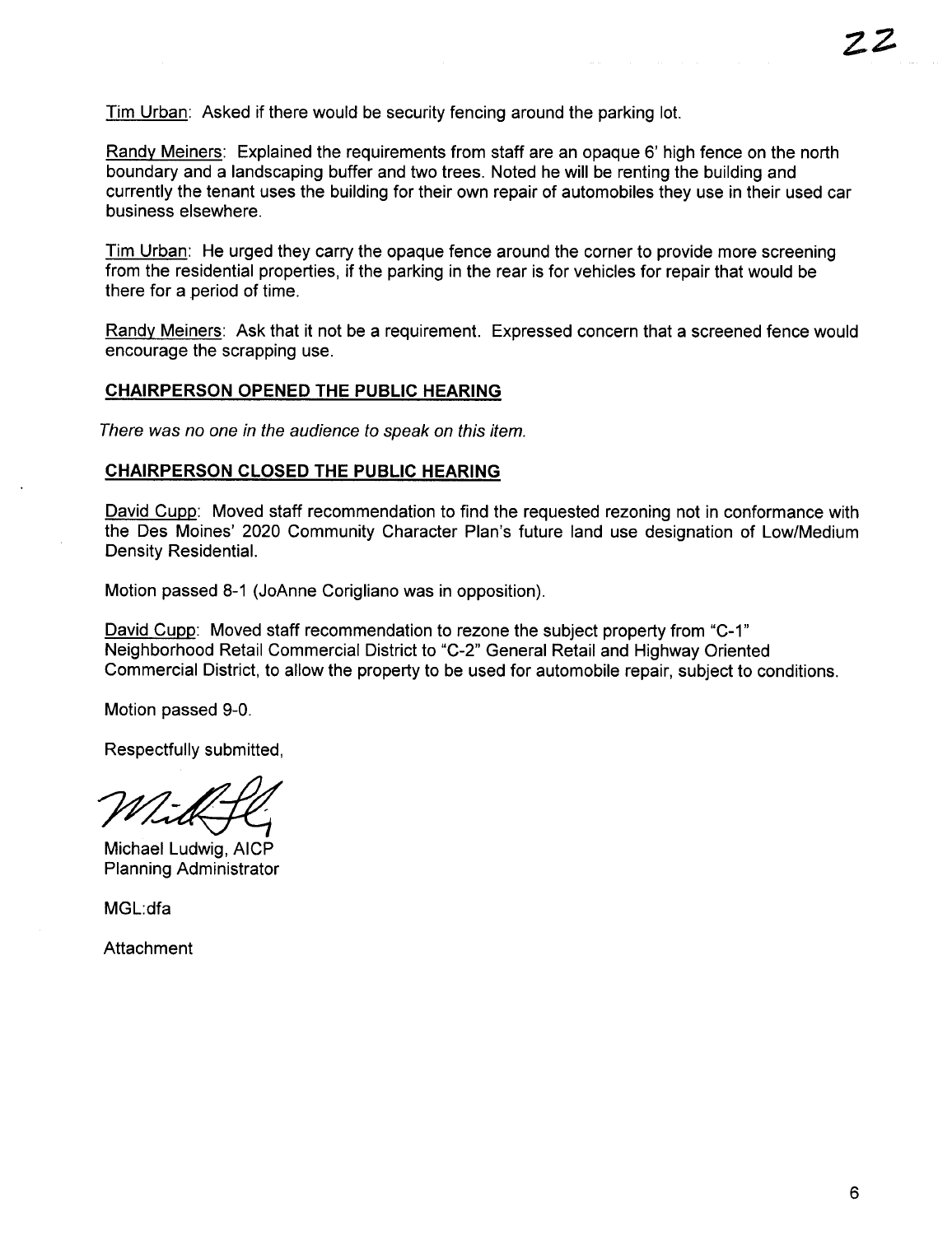#### Drost, Bert A.

| From:    | Dennis Lonsdale [lonsdaled@ncbpinc.com] |
|----------|-----------------------------------------|
| Sent:    | Friday, April 25, 2008 10:42 AM         |
| To:      | Drost, Bert A.                          |
| Subject: | FW: Mailing list                        |
|          | Attachments: ZON2008-00050.xls          |

Bert

i visited with Mr. Meiners this morning and told him that our previous experience with the auto repair business that rented his building was not good.

He told me that he was working to make sure that the new auto repair business would not be as bad.

He told me that the previous problem was caused by the original renter renting it out to another business.

Please do whatever is necessary to ensure that we will not have to deal with an auto repair business like the last one.

Thank you,

Dennis Lonsdale North Country Business Products 11071 Aurora Ave, Building #2 Urbandale, Iowa 50322 515-282-9833

From: bkmproperties@aol.com [mailto:bkmproperties@aol.com] Sent: Friday, April 25, 2008 10:25 AM To: Dennis Lonsdale Subject: Fwd: Mailing list

Thanks Dennis.

Randal Meiners BKM Properties/ Valuation Resources 515-264-8258 Office 515 -490-1854 Cell 515-264-4029 Fax

-----Original Message-----From: Drost, Bert A. < BADrost@dmgov.org> To: 'bkmproperties@aol.com' <br/>bkmproperties@aol.com> Sent: Fri, 25 Apr 2008 9:32 am Subject: Mailing list

Mr. Meiners, Attached is the spreadsheet of mailing addresses for properties within 250 feet of the site. Bert 283 -4257

Plan your next roadtrip with MapQuest.com: America's #1 Mapping Site.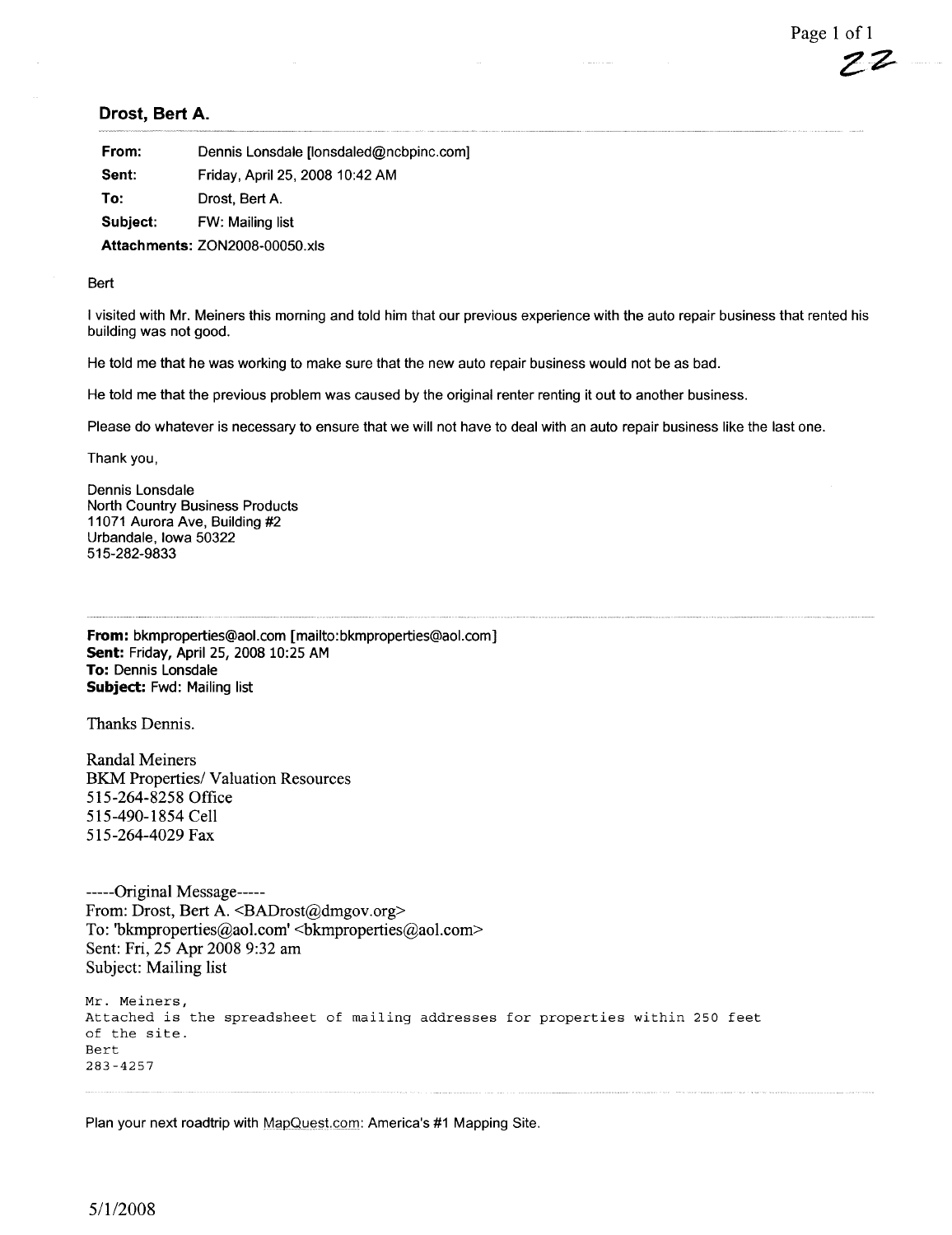| $\frac{1}{20}$ 12008 - 2005 $\frac{1}{20}$ Date<br>(am not) in favor of the request. |
|--------------------------------------------------------------------------------------|
| (Circle One)<br><b>REGEIVED</b> Print Name                                           |
| MAY 0 6 2008 Signature<br><b>COMMUNITY DEVELOPMENT</b> ress_<br>1734<br>Yniversi     |
| Reason for opposing or approving this request may be listed below:<br>÷              |
|                                                                                      |
|                                                                                      |

 $\sim$ 

 $\label{eq:1} \mathbf{v}_{\mu} = \frac{1}{\mu} \sum_{i=1}^{\mu} \frac{1}{\mu_i} \sum_{j=1}^{\mu} \frac{1}{j} \sum_{j=1}^{\mu} \frac{1}{j} \sum_{j=1}^{\mu} \frac{1}{j} \sum_{j=1}^{\mu} \frac{1}{j} \sum_{j=1}^{\mu} \frac{1}{j} \sum_{j=1}^{\mu} \frac{1}{j} \sum_{j=1}^{\mu} \frac{1}{j} \sum_{j=1}^{\mu} \frac{1}{j} \sum_{j=1}^{\mu} \frac{1}{j} \sum_{j=1}^{\mu} \frac$ 

 $\label{eq:3.1} \left\langle \left( \mathbf{a}, \mathbf{a}, \mathbf{a}, \mathbf{a} \right) \right\rangle \left\langle \mathbf{a}, \mathbf{a} \right\rangle \left\langle \mathbf{a}, \mathbf{a} \right\rangle$ 

 $\label{eq:2.1} \mathcal{L}_{\mathcal{A}} = \frac{1}{2} \sum_{i=1}^n \mathcal{L}_{\mathcal{A}} \left( \mathcal{L}_{\mathcal{A}} \right) \mathcal{L}_{\mathcal{A}} \left( \mathcal{L}_{\mathcal{A}} \right)$ 

 $\label{eq:2.1} \frac{1}{\sqrt{2\pi}}\int_{\mathbb{R}^3}\frac{1}{\sqrt{2\pi}}\int_{\mathbb{R}^3}\frac{1}{\sqrt{2\pi}}\int_{\mathbb{R}^3}\frac{1}{\sqrt{2\pi}}\int_{\mathbb{R}^3}\frac{1}{\sqrt{2\pi}}\int_{\mathbb{R}^3}\frac{1}{\sqrt{2\pi}}\int_{\mathbb{R}^3}\frac{1}{\sqrt{2\pi}}\int_{\mathbb{R}^3}\frac{1}{\sqrt{2\pi}}\int_{\mathbb{R}^3}\frac{1}{\sqrt{2\pi}}\int_{\mathbb{R}^3}\frac{1$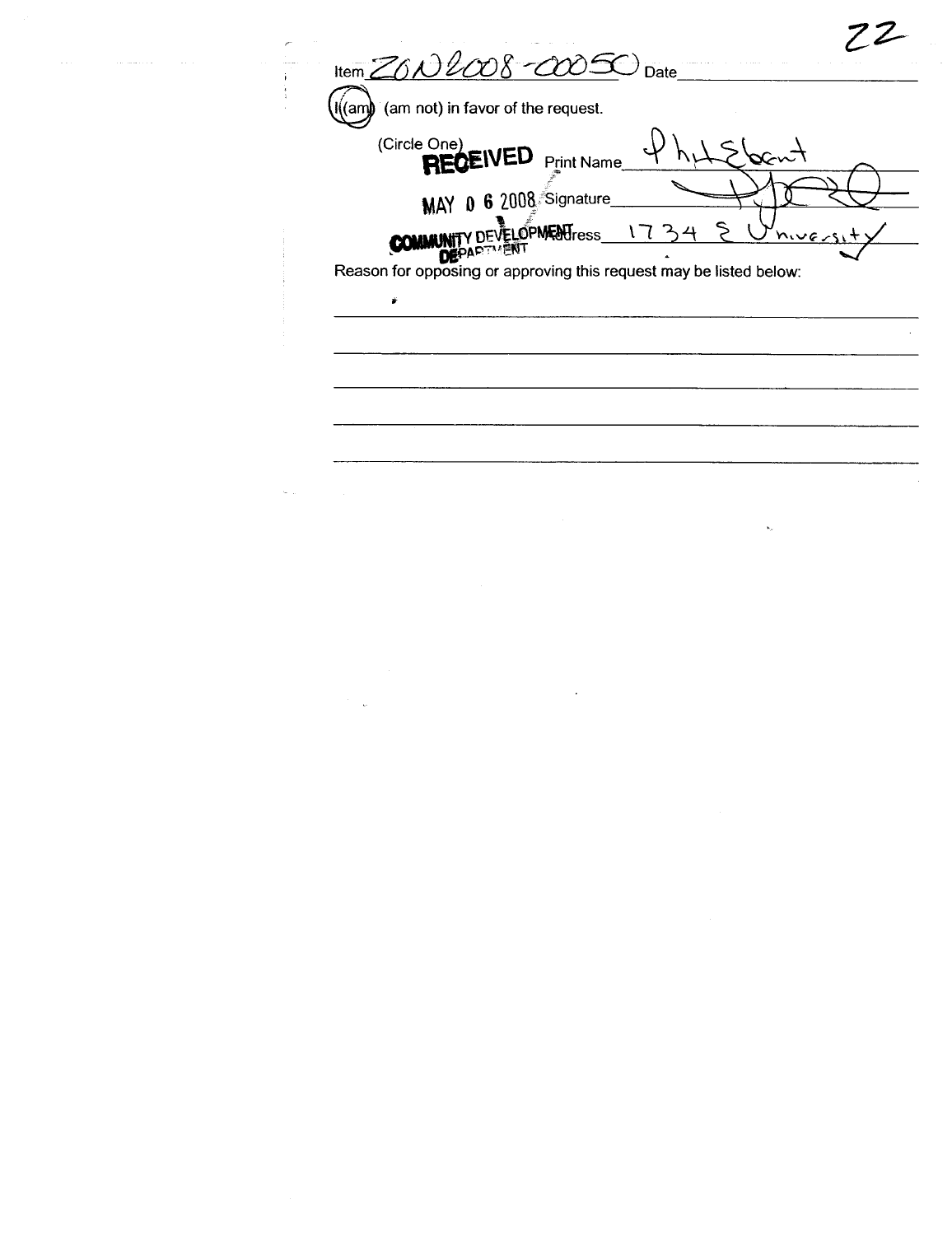| I (am) (am not) in favor of the request.   |                    |                                                                                                                                         |      |
|--------------------------------------------|--------------------|-----------------------------------------------------------------------------------------------------------------------------------------|------|
| <b>CHECENED</b>                            | <b>Trint Namer</b> |                                                                                                                                         |      |
| MAY 0 8 2008                               | Signature          |                                                                                                                                         |      |
| COMMUNITY DEVELOPMENT<br><b>DEPARTMENT</b> | Address            |                                                                                                                                         |      |
|                                            |                    |                                                                                                                                         |      |
|                                            |                    |                                                                                                                                         |      |
|                                            |                    | Reason for opposing or approving this request may be listed below: $\mathcal{D} \mathcal{M} \mathcal{S}^{\top} \mathcal{I} \mathcal{H}$ | 5031 |
|                                            |                    |                                                                                                                                         |      |
|                                            |                    |                                                                                                                                         |      |
|                                            |                    |                                                                                                                                         |      |
|                                            |                    |                                                                                                                                         |      |
|                                            |                    | 的人的 医自民性坏疽病毒                                                                                                                            |      |

 $\label{eq:2.1} \frac{1}{\sqrt{2}}\int_{\mathbb{R}^3}\frac{1}{\sqrt{2}}\left(\frac{1}{\sqrt{2}}\right)^2\frac{1}{\sqrt{2}}\left(\frac{1}{\sqrt{2}}\right)^2\frac{1}{\sqrt{2}}\left(\frac{1}{\sqrt{2}}\right)^2\frac{1}{\sqrt{2}}\left(\frac{1}{\sqrt{2}}\right)^2\frac{1}{\sqrt{2}}\left(\frac{1}{\sqrt{2}}\right)^2.$ 

 $\label{eq:2.1} \frac{1}{\sqrt{2}}\int_{\mathbb{R}^3}\frac{1}{\sqrt{2}}\left(\frac{1}{\sqrt{2}}\right)^2\frac{1}{\sqrt{2}}\left(\frac{1}{\sqrt{2}}\right)^2\frac{1}{\sqrt{2}}\left(\frac{1}{\sqrt{2}}\right)^2\frac{1}{\sqrt{2}}\left(\frac{1}{\sqrt{2}}\right)^2\frac{1}{\sqrt{2}}\left(\frac{1}{\sqrt{2}}\right)^2\frac{1}{\sqrt{2}}\frac{1}{\sqrt{2}}\frac{1}{\sqrt{2}}\frac{1}{\sqrt{2}}\frac{1}{\sqrt{2}}\frac{1}{\sqrt{2}}$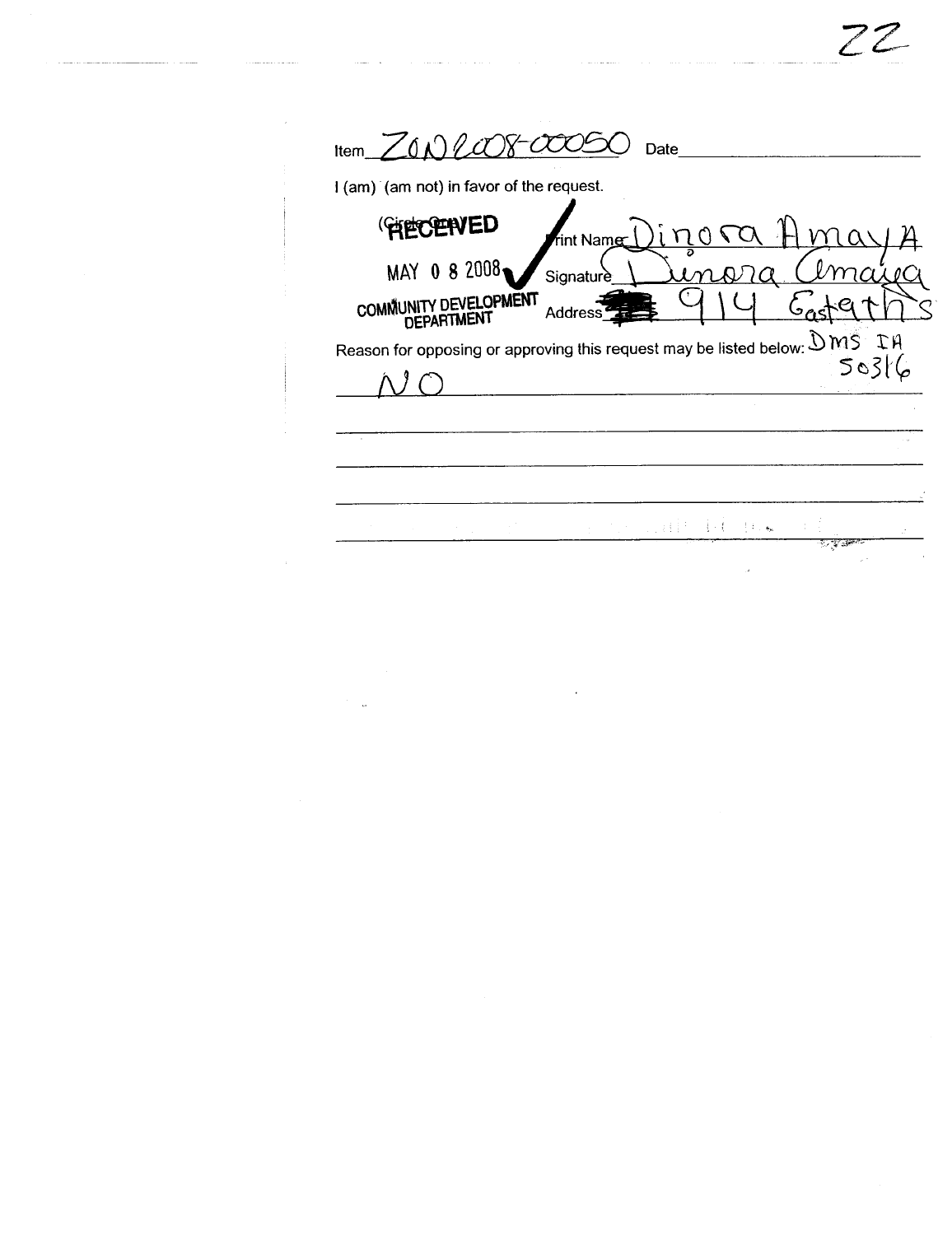ON THE CONTRACTOR BAJE Item LEE UU BRUKE LU NEHEN THINK SPEAK AND WRITE. I (am) (am not) in favor of the request. John Adams, 1765 17449  $\mathbf{T}$ DOWNCONTROLETER\_COM (CircleREOEIVED Print Name  $\boldsymbol{a}$ APR  $47008$ 9 Signature cdu COMMUNITY DEVELOPMENT 'C k Ò. Reason for opposing or approving this request may be listed below: pollution Y ్లి Item  $ZON$   $LOD8 - CD02$   $Date$   $4/19/08$ I (am) (am not) in favor of the request. **AECEIVED** Print Name  $\kappa$ OSALIE  $D_{AVIS}$ Rosalee Davis APR<sub>2</sub> Signature 1216 E. 17th **COMMUNITY DEVELOPMENT** Address Reason for opposing or approving this request may be listed below: alread rolstion in a small area near a tris children need to cross atre forth to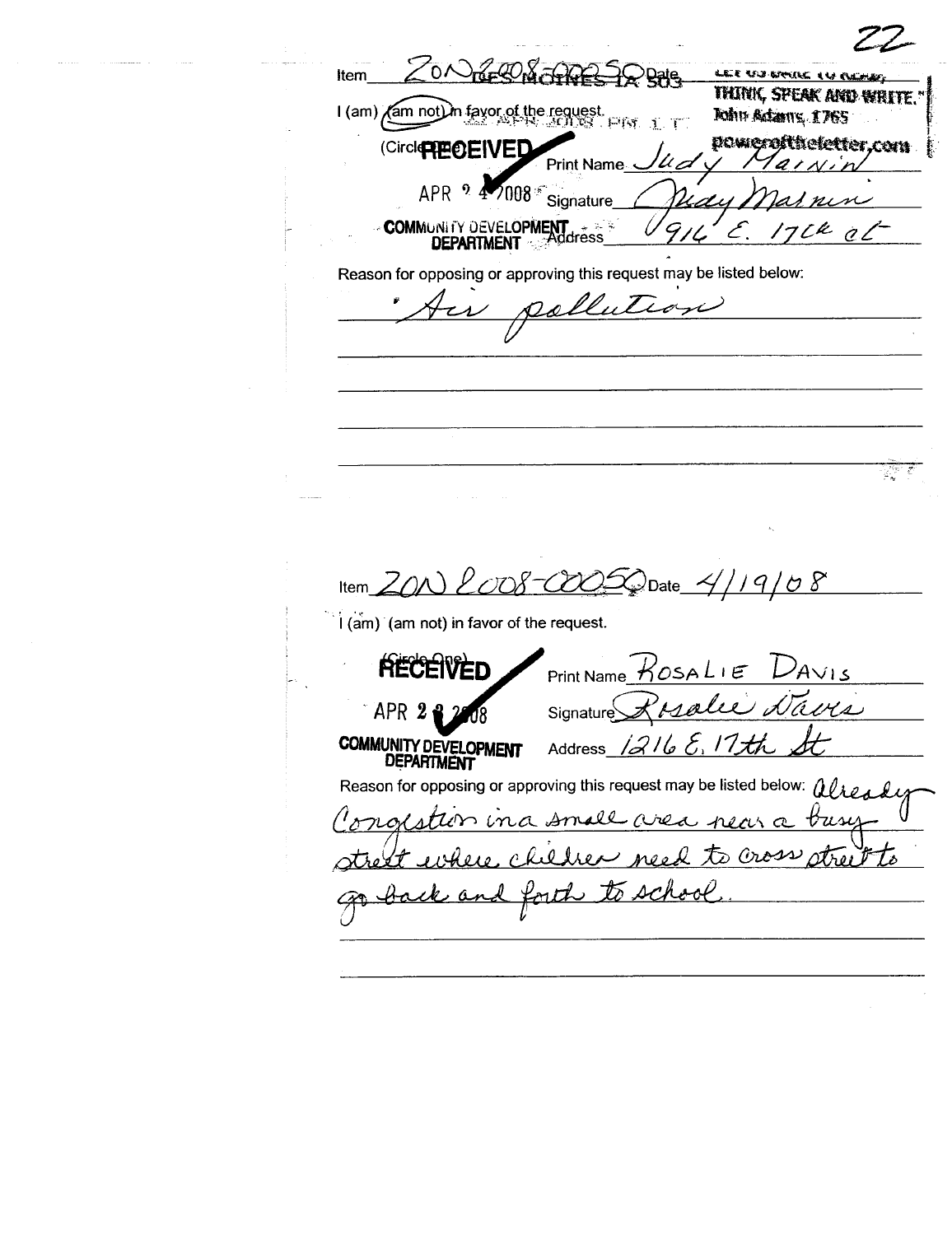77  $HermZONLOS$ Date  $4.$ **THINK, SPEAK AND WRITE.** 503 DES MOINES IA I (am) ((am not) in favor of the request 她绑好地 B  $ZCn$ **DENNIS** 法户贷 dowero (Circle One)<br>RECEIVED  $\triangleright$ Vame APR 2 5 2008 Signature COMMUNITY DEVELOPMENTRESS 1720 FAST UNIT U GREET DES MOIN ES, IA SO316 **DEPARTMENT** Reason for opposing or approving this request may be listed below: CONCERNED THAT Am  $\mathcal{I}$ AUTO REPATR **RUST NESS** ANOTHER UALUES. PROPENTY  $THZ$ DWEN ma ALLTO  $D40$  $TrtAT$  $T \in \mathcal{N}$ a) A $\omega$ T  $LAT$ THE Ş 'L DA 'T Hi SIDE OF THE BLDG NORTH  $T H E$  $\boldsymbol{\mathcal{O}}$   $\boldsymbol{\lambda}$ 2008-00050 Date  $\frac{\partial}{\partial \theta}$  - OS Item I (am) (am not) in favor of the request. (Circle One) RECEIVED Print Name  $\angle$ allze la m  $\mathcal{M}$ . Signature/ يتتلمد Zsil  $APR \times 32008$  $1741$  St. **COMMUNITY DEVELOPMENT**  $1001 - E$ Address Reason for opposing or approving this request may be listed below:  $\sqrt{1}$ Corner  $u$ bel <u> Aamersus</u> have  $\alpha$ arow Q peop Cars aned CL Crew